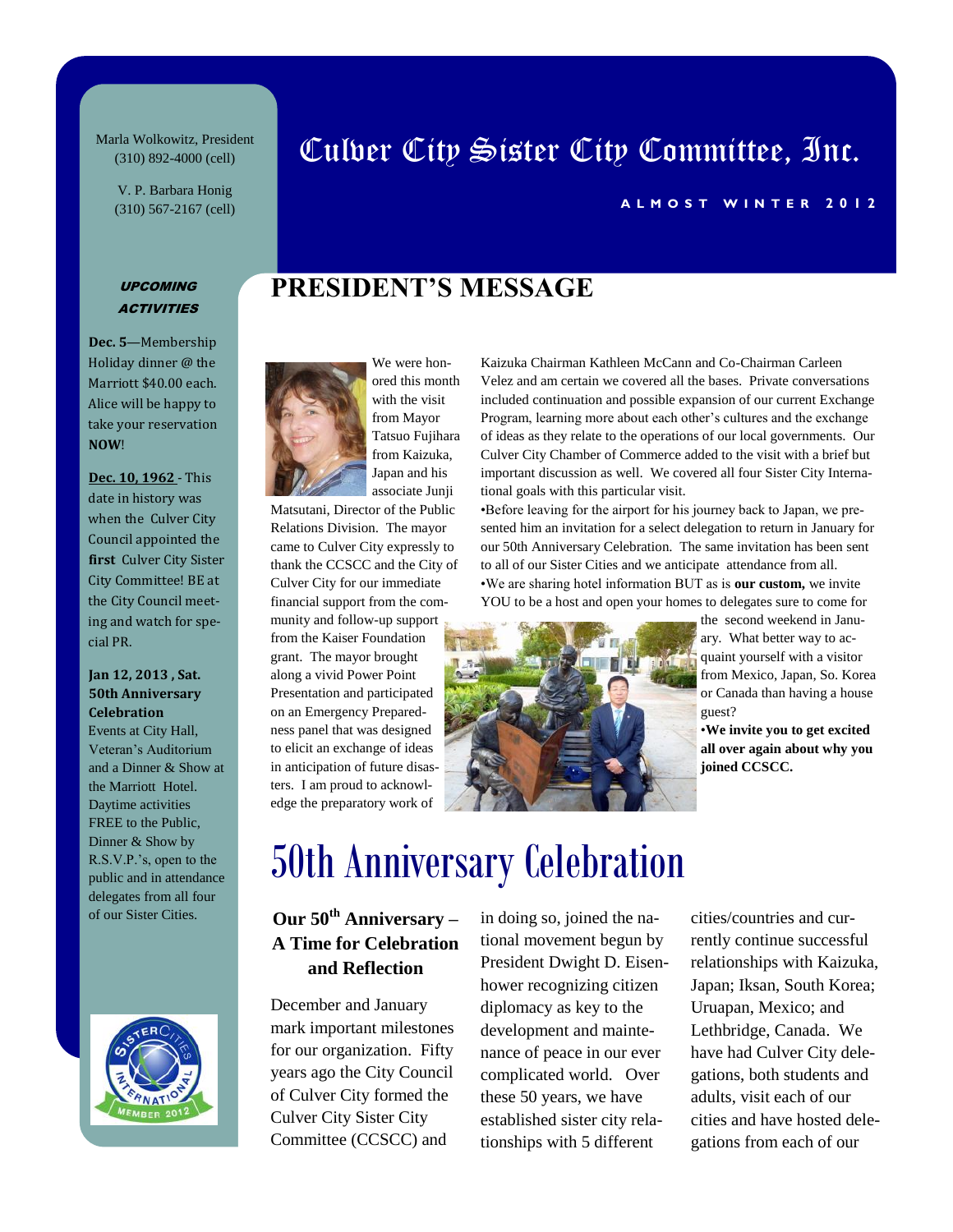**P A G E 2**



**20th Annual Osaka/Kaizuka Senshu International Marathon 2/17/2013 Runners selected by a panel of former Osaka Senshu Marathon runners and CCSCC Board representatives are**

### **Timothy Peterson and Michelle Henrickson.**

Good Luck in February.

# **More** on the 50th

sister cities. Most recently, we have had high school students from Mexico and Canada in Culver City as part of a U.S. State Department funded Youth Ambassadors program; high school students from Korea in Culver City on our annual youth exchange; and middle school students from Culver City in Japan as part of our annual youth exchange. In addition, we were just honored by the three day visit of Mayor Tatsuo Fujihara of Kaizuka, Japan thanking our city for our support to the refugees of the Japanese earthquake and tsunami.

Duquesne and Culver. The  $5:00$  p.m. and will continue Celebration in the Pattacchia Room at where we w City Council proclamation. and mem All of these activities serve as the foundation to the growth of this important organization. We will be celebrating the actual formation of CCSCC on **Monday, December 10th** with a proclamation by the City Council of Culver City, preceeded by the public unveiling of Culver City's Sister City signpost on the corner of ceremonies will begin at City Hall and then in Council Chambers for the

The 50<sup>th</sup> Anniversary Festivities will take place on

 $\nu$  the and friends joining us as **Primer** women. tion of Cultures Dinner to media presentation. We **Saturday, January 12, 2013** with a full day of activities culminating in a Community Celebratake place at the Culver City Courtyard/Marriott. All four of our sister cities will be sending delegations to help us celebrate this historical milestone and we look forward to all our members well.

 $W_{\text{tot}}$ , We will begin the festivi- $\frac{150}{2000}$  ties at Duquesne and  $\frac{1}{2}$  Culver Blvd. where we will unveil the Sister City commemorative plaque each of our sister cities in enced the international with our guests from all four cities in attendance. Planned later, a family fun afternoon of culture and the arts at Veterans Auditorium highlighting the rooms named after each of them including demonstrations, contests, exhibitions and more.

 $h_{\text{on}}$  honor our visitors, but  $\frac{d}{dx}$  also community leaders  $F$ es-helped make the Culver Culminating the day-long celebration will be our Celebration Dinner where we will not only and members from throughout the years who City Sister City Committee the vibrant organization it is today. The evening will include a cultural program and multiwill honor our past and look forward to our future.

We await and encourage your participation in all these events. The morning and afternoon are free and the evening dinner has been kept at a reasonable cost to facilitate more people attending. We want to show our international guests the wide variety of people of all ages from our community who have attended any of a number of Sister City events throughout the years. We also invite those of you who have expericonnections made available through CCSCC to add to our historical documentation by finding a picture from that experience either in our sister city or here with our visitors, and write a one paragraph summation of what that experience has meant to you; how it has influenced decisions you made in your life; etc.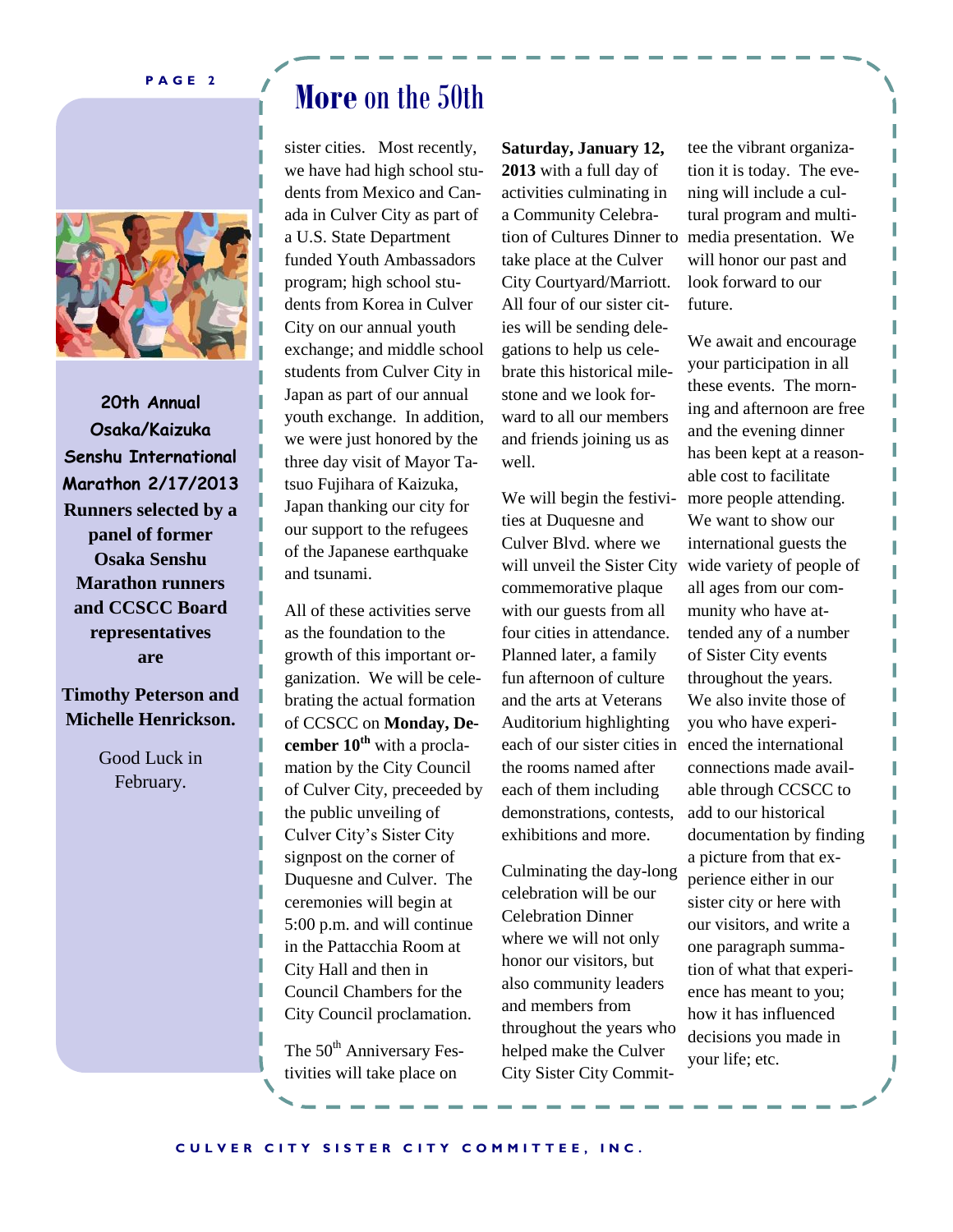### **Even MORE ON THE 50th**

Please submit your photo and comment through email to cosco.inc@gmail.com or mail it to our P.O. Box. Photos will not be returned so you might want to make a copy. By submitting this entry, you are giving us permission to print it and make it public. Please pass the word on to others who may not live in Culver City any longer, especially people who went on our student exchanges who may now be studying/living out of state or in other parts of California. Every place we go we hear comments about the influence such an international experience has had on people's lives and we believe such a publication would be an interesting documentation of the value of the citizen diplomacy movement here in Culver City.

Submission must be received either electronically or by mail no later than **December 31, 2012.**

If you would like to join the planning and implementation of the  $50<sup>th</sup>$  Anniversary activities, please contact Barbara Honig, 50<sup>th</sup> Anniversary Chair, at [ccsccbarbarahonig@gmail.com](mailto:ccsccbarbarahonig@gmail.com) or 310-567-2167. **See you on December 10th and January 12th!**

## Big Plans Need YOUR Support

Historically the CCSCC has not run fund raising campaigns and has successfully been able to cover expenses from annual memberships (did you renew) and occasional special activities. **This coming year is unique** and we ask you to consider a year -end donation to the CCSCC that will be used towards the 50th Anniversary Communitywide celebrations that includes the installation of the corner signpost and permanent plaque. Please send a generous donation to CCSCC P.O. Box 1072 Culver City, CA 90232-1072. **Thank you**

### SPEAKING OF THE BOARD

Have you ever wondered who the board is and what we do? The CCSCC Board follows a bunch of rules (bylaws approved by the majority of the board) and meets on a monthly basis to share information about our four Sister Cities, we plan events as needed and try to find ways to promote the goals of Sister city International, all while having a good time.

If you think you are ready to share some of yourself with the Culver City community, please contact Marla Wolkowitz, President at 310-837-6444 or by email (see the contact section on the front page) and tell her how you would like to be involved. You do NOT have to be on the board to help, but you do have to have the desire.

#### Culturally oriented field trips to places like Olvera Street, the Korean Cultural Center, Little Tokyo, Koreatown and similar destinations? What about group classes that are culturally focused, like "Living Natural Arts, language smatterings (a little Japanese, a bit of Korean, some Spanish? and other kinds of casual cultural offerings?

WHAT WOULD YOU THINK ABOUT...

Now that we're about 50 years old it is time for us to grow up and expand our own horizons. We look forward to your responses and think together we can learn about our world by being a part of it. I bet just reading this column tickles an idea or two about NEW things you wish we offered. Send us a note or an email to either contacts provided on the front page and we'll share the responses with the board.

### Thanksgiving style Potluck Dinner at CCSCC members Akamine's home to welcome Mayor Fujihara and Mr. Matsautani during their whirlwind visit to Culver City.